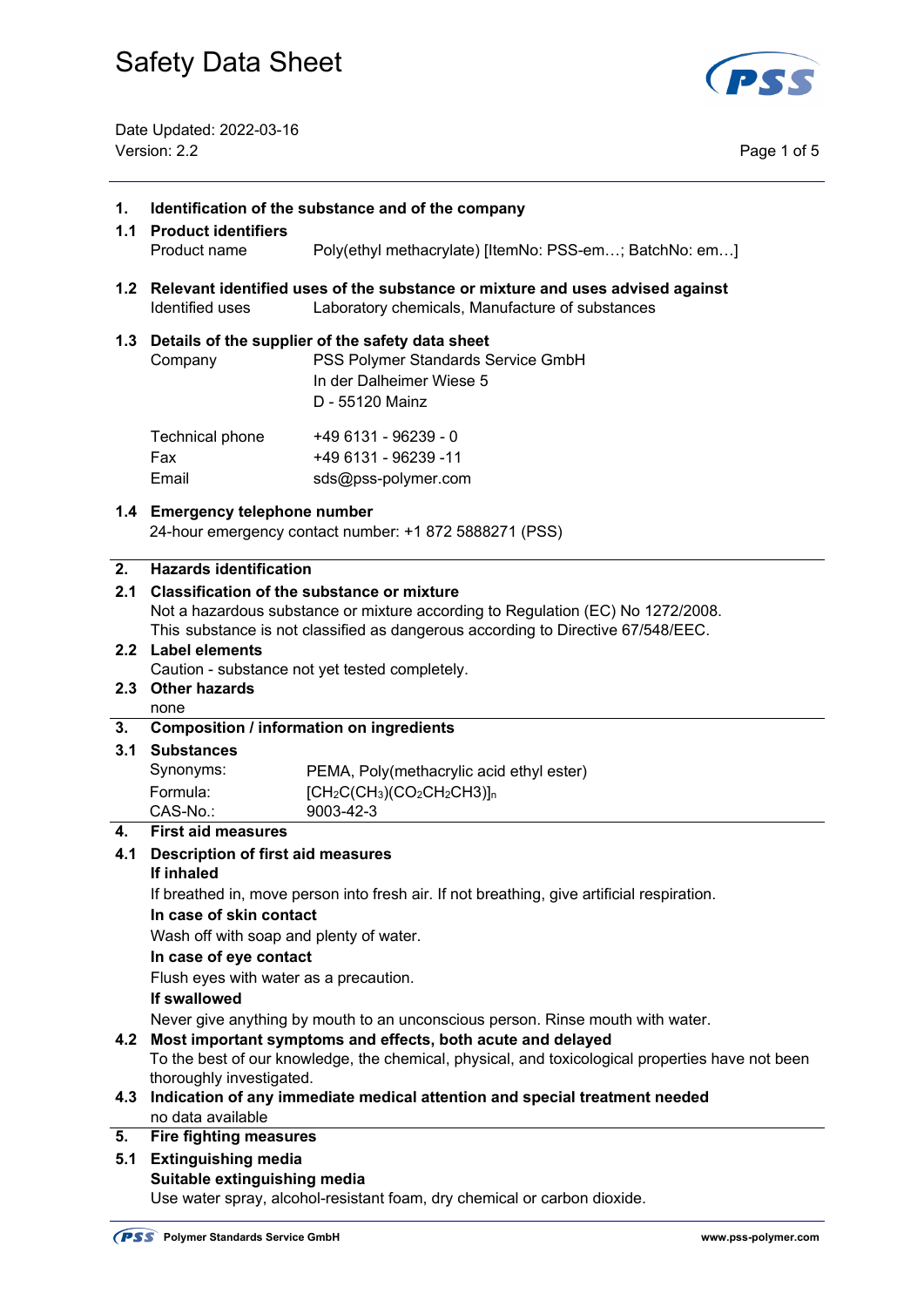Date Updated: 2022-03-16

Version: 2.2

 $\overline{a}$ 





Page 2 of 5

|     | 5.2 Special hazards arising from the substance or mixture<br>Carbon oxides                                                                                                                                                                                                                                              |
|-----|-------------------------------------------------------------------------------------------------------------------------------------------------------------------------------------------------------------------------------------------------------------------------------------------------------------------------|
|     | 5.3 Advice for fire fighters                                                                                                                                                                                                                                                                                            |
|     | Wear self contained breathing apparatus for fire fighting if necessary.                                                                                                                                                                                                                                                 |
|     | 5.4 Further information<br>no data available                                                                                                                                                                                                                                                                            |
| 6.  | Accidental release measures                                                                                                                                                                                                                                                                                             |
|     | 6.1 Personal precautions, protective equipment and emergency procedures                                                                                                                                                                                                                                                 |
|     | Avoid dust formation. Avoid breathing vapors, mist or gas.                                                                                                                                                                                                                                                              |
| 6.2 | <b>Environmental precautions</b>                                                                                                                                                                                                                                                                                        |
|     | Do not let product enter drains.                                                                                                                                                                                                                                                                                        |
| 6.3 | Methods and materials for containment and cleaning up<br>Sweep up and shovel. Keep in suitable, closed containers for disposal.                                                                                                                                                                                         |
| 6.4 | <b>Reference to other sections</b>                                                                                                                                                                                                                                                                                      |
|     | For disposal see section 13.                                                                                                                                                                                                                                                                                            |
| 7.  | <b>Handling and storage</b>                                                                                                                                                                                                                                                                                             |
|     | 7.1 Precautions for safe handling                                                                                                                                                                                                                                                                                       |
|     | Provide appropriate exhaust ventilation at places where dust is formed. Normal measures for                                                                                                                                                                                                                             |
|     | preventive fire protection.                                                                                                                                                                                                                                                                                             |
|     | 7.2 Conditions for safe storage, including any incompatibilities                                                                                                                                                                                                                                                        |
|     | Store in cool place. Keep container tightly closed in a dry and well-ventilated place.                                                                                                                                                                                                                                  |
|     | 7.3 Specific end use(s)<br>no data available                                                                                                                                                                                                                                                                            |
| 8.  | Exposure controls / personal protection                                                                                                                                                                                                                                                                                 |
| 8.1 | <b>Control parameters</b>                                                                                                                                                                                                                                                                                               |
|     | Components with workplace control parameters                                                                                                                                                                                                                                                                            |
| 8.2 | <b>Exposure controls</b>                                                                                                                                                                                                                                                                                                |
|     | Appropriate engineering controls                                                                                                                                                                                                                                                                                        |
|     | General industrial hygiene practice.                                                                                                                                                                                                                                                                                    |
|     | Personal protective equipment                                                                                                                                                                                                                                                                                           |
|     | <b>Eye/face protection</b>                                                                                                                                                                                                                                                                                              |
|     | Use equipment for eye protection tested and approved under appropriate government standards<br>such as NIOSH (US) or EN 166(EU).                                                                                                                                                                                        |
|     | <b>Skin protection</b>                                                                                                                                                                                                                                                                                                  |
|     | Handle with gloves. Gloves must be inspected prior to use. Use proper glove removal technique<br>(without touching glove's outer surface) to avoid skin contact with this product. Dispose of<br>contaminated gloves after use in accordance with applicable laws and good laboratory practices.<br>Wash and dry hands. |
|     | The selected protective gloves have to satisfy the specifications of EU Directive 89/686/EEC and<br>the standard EN 374 derived from it.                                                                                                                                                                                |
|     | <b>Body Protection</b>                                                                                                                                                                                                                                                                                                  |
|     | Choose body protection in relation to its type, to the concentration and amount of dangerous                                                                                                                                                                                                                            |
|     | substances, and to the specific work-place., The type of protective equipment must be selected<br>according to the concentration and amount of the dangerous substance at the specific workplace.                                                                                                                       |
|     | <b>Respiratory protection</b>                                                                                                                                                                                                                                                                                           |
|     | Respiratory protection is not required. Where protection from nuisance levels of dusts are<br>desired, use type N95 (US) or type P1 (EN 143) dust masks. Use respirators and components<br>tested and approved under appropriate government standards such as NIOSH (US) or CEN<br>(EU).                                |
|     |                                                                                                                                                                                                                                                                                                                         |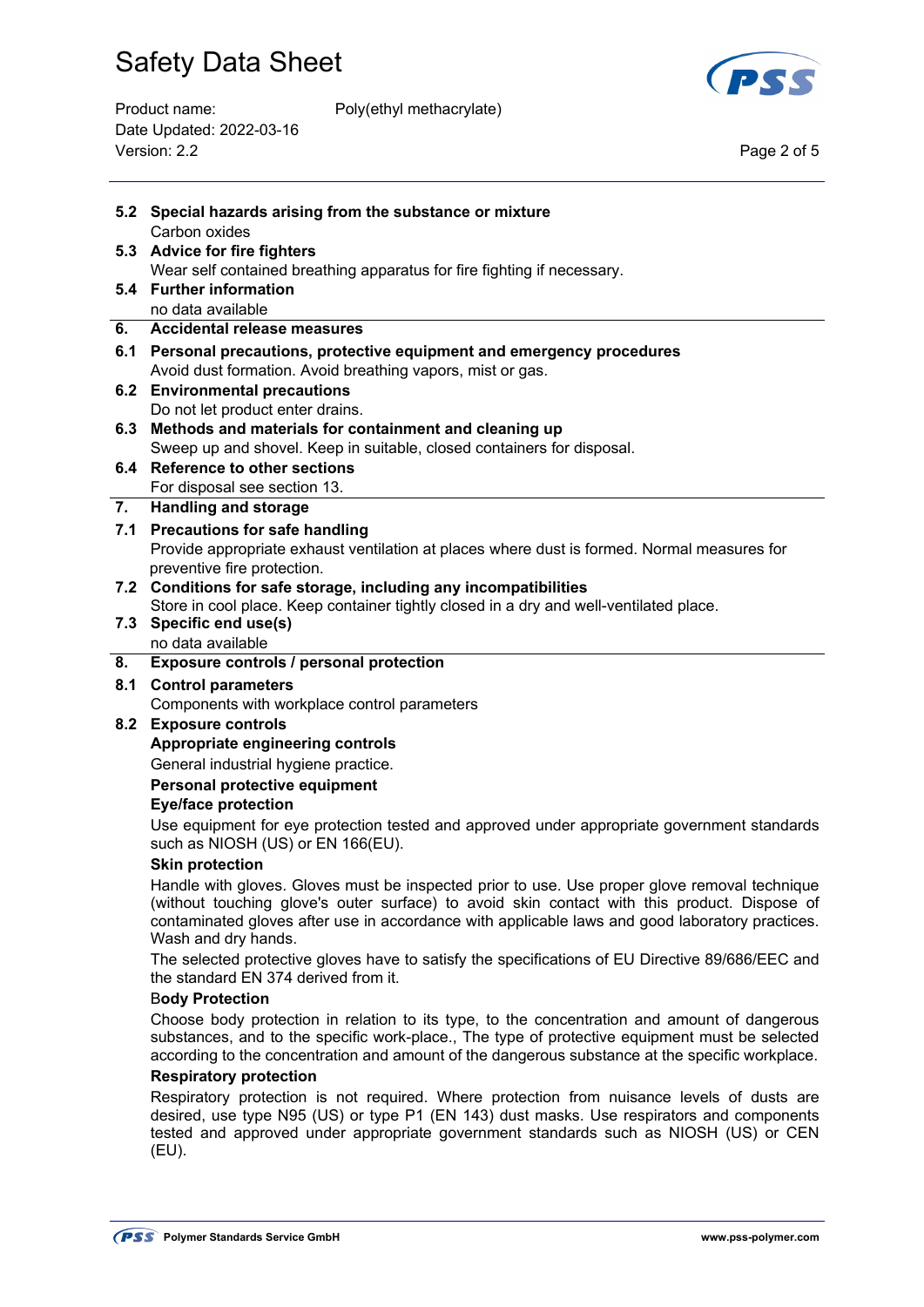Product name: Poly(ethyl methacrylate) Date Updated: 2022-03-16 Version: 2.2 Page 3 of 5



| 9.  | <b>Physical and chemical properties</b>                                           |                   |  |  |
|-----|-----------------------------------------------------------------------------------|-------------------|--|--|
| 9.1 | Information on basic physical and chemical properties                             |                   |  |  |
|     | Appearance                                                                        | Form: solid       |  |  |
|     | Odour                                                                             | no data available |  |  |
|     | <b>Odour Threshold</b>                                                            | no data available |  |  |
|     | pH                                                                                | no data available |  |  |
|     | Melting point/freezing point                                                      | no data available |  |  |
|     | Initial boiling point and boiling range                                           | no data available |  |  |
|     | <b>Flash Point</b>                                                                | no data available |  |  |
|     | <b>Evaporation rate</b>                                                           | no data available |  |  |
|     | Flammability                                                                      | no data available |  |  |
|     | Upper/lower flammability or explosive limits                                      | no data available |  |  |
|     | Vapour pressure                                                                   | no data available |  |  |
|     | Vapour density                                                                    | no data available |  |  |
|     | Relative density                                                                  | no data available |  |  |
|     | Water solubility                                                                  | no data available |  |  |
|     | Partition coefficient: n- Octanol/Water                                           | no data available |  |  |
|     | Auto ignition temperature                                                         | no data available |  |  |
|     | Decomposition temperature                                                         | no data available |  |  |
|     | Viscosity                                                                         | no data available |  |  |
|     | <b>Explosive properties</b>                                                       | no data available |  |  |
|     | Oxidizing properties                                                              | no data available |  |  |
|     | 9.2 Other safety information                                                      |                   |  |  |
|     | no data available                                                                 |                   |  |  |
|     | 10. Stability and reactivity                                                      |                   |  |  |
|     |                                                                                   |                   |  |  |
|     | 10.1 Reactivity                                                                   |                   |  |  |
|     | no data available                                                                 |                   |  |  |
|     | <b>10.2 Chemical stability</b>                                                    |                   |  |  |
|     | no data available                                                                 |                   |  |  |
|     | 10.3 Possibility of hazardous reactions                                           |                   |  |  |
|     | no data available                                                                 |                   |  |  |
|     | 10.4 Conditions to avoid                                                          |                   |  |  |
|     | no data available                                                                 |                   |  |  |
|     | 10.5 Incompatible materials                                                       |                   |  |  |
|     | Strong oxidizing agents, strong acids                                             |                   |  |  |
|     | 10.6 Hazardous decomposition products                                             |                   |  |  |
|     | Other decomposition products - no data available<br>11. Toxicological information |                   |  |  |
|     |                                                                                   |                   |  |  |
|     | 11.1 Information on toxicological effects<br><b>Acute toxicity</b>                |                   |  |  |
|     | no data available                                                                 |                   |  |  |
|     | <b>Skin corrosion/irritation</b>                                                  |                   |  |  |
|     | no data available                                                                 |                   |  |  |
|     | Serious eye damage/eye irritation                                                 |                   |  |  |
|     | no data available                                                                 |                   |  |  |
|     | <b>Respiratory or skin sensitisation</b>                                          |                   |  |  |
|     | no data available                                                                 |                   |  |  |
|     | Germ cell mutagenicity                                                            |                   |  |  |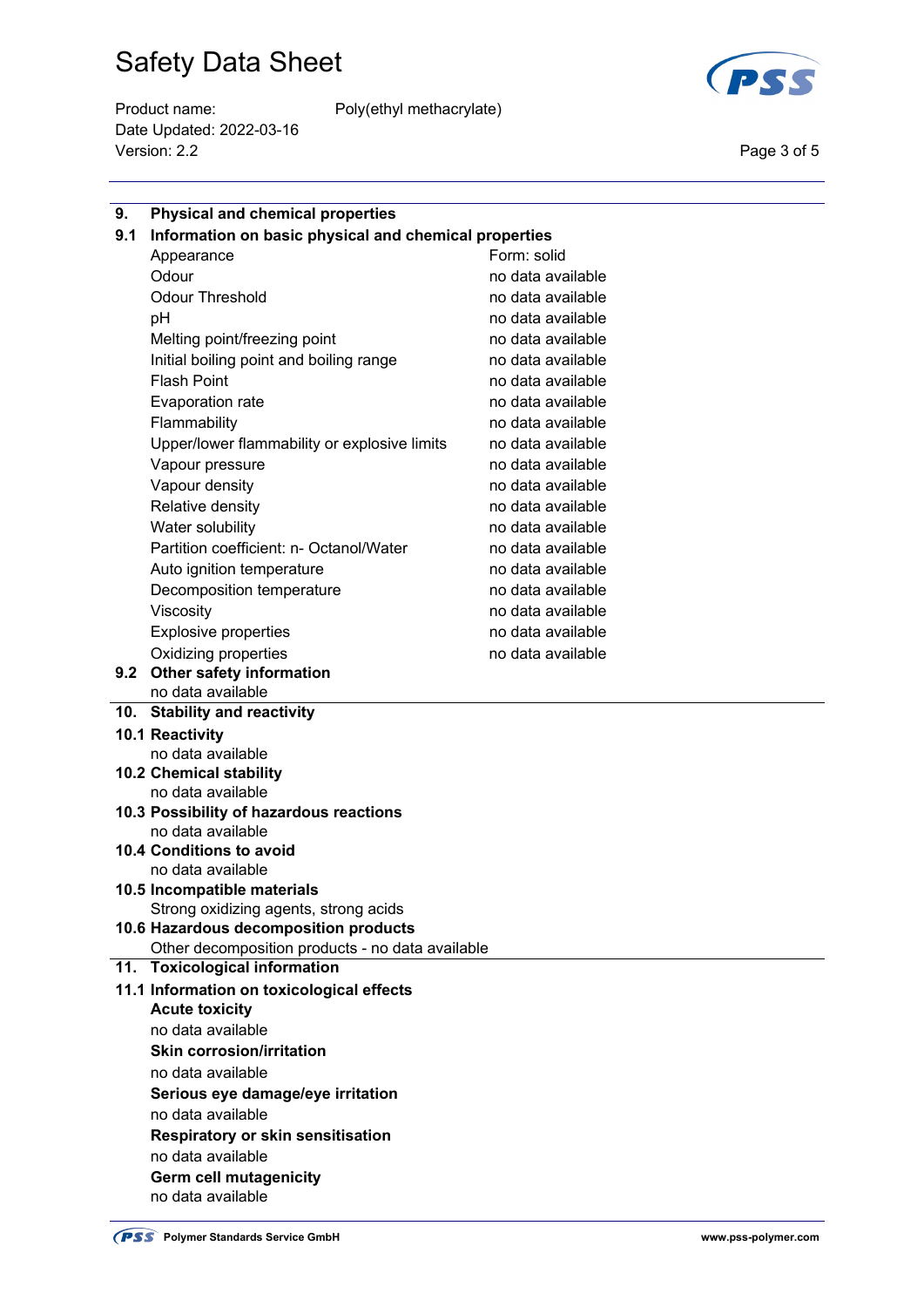Product name: Poly(ethyl methacrylate) Date Updated: 2022-03-16 Version: 2.2 Page 4 of 5



#### **Carcinogenicity**

| IARC:<br>No component of this product present at levels greater than or equal to 0.1% is<br>identified as probable, possible or confirmed human carcinogen by IARC. |                                                                            |  |  |  |  |
|---------------------------------------------------------------------------------------------------------------------------------------------------------------------|----------------------------------------------------------------------------|--|--|--|--|
| <b>Reproductive toxicity</b>                                                                                                                                        |                                                                            |  |  |  |  |
| no data available                                                                                                                                                   |                                                                            |  |  |  |  |
| Specific target organ toxicity - single exposure                                                                                                                    |                                                                            |  |  |  |  |
| no data available                                                                                                                                                   |                                                                            |  |  |  |  |
| Specific target organ toxicity - repeated exposure                                                                                                                  |                                                                            |  |  |  |  |
| no data available                                                                                                                                                   |                                                                            |  |  |  |  |
| <b>Aspiration hazard</b>                                                                                                                                            |                                                                            |  |  |  |  |
| no data available                                                                                                                                                   |                                                                            |  |  |  |  |
| <b>Potential health effects</b>                                                                                                                                     |                                                                            |  |  |  |  |
| <b>Inhalation</b>                                                                                                                                                   | May be harmful if inhaled. May cause respiratory tract irritation.         |  |  |  |  |
| Ingestion                                                                                                                                                           | May be harmful if swallowed.                                               |  |  |  |  |
| <b>Skin</b>                                                                                                                                                         | May be harmful if absorbed through skin. May cause skin irritation.        |  |  |  |  |
| <b>Eyes</b>                                                                                                                                                         | May cause eye irritation.                                                  |  |  |  |  |
| <b>Signs and Symptoms of Exposure</b><br>To the best of our knowledge, the chemical, physical, and toxicological properties have not been                           |                                                                            |  |  |  |  |
| thoroughly investigated.                                                                                                                                            |                                                                            |  |  |  |  |
| <b>Additional Information</b>                                                                                                                                       |                                                                            |  |  |  |  |
| RTECS: not available                                                                                                                                                |                                                                            |  |  |  |  |
| 12. Ecological information                                                                                                                                          |                                                                            |  |  |  |  |
| <b>12.1 Toxicity</b>                                                                                                                                                |                                                                            |  |  |  |  |
| no data available                                                                                                                                                   |                                                                            |  |  |  |  |
|                                                                                                                                                                     | 12.2 Persistence and degradability                                         |  |  |  |  |
| no data available                                                                                                                                                   |                                                                            |  |  |  |  |
| 12.3 Bioaccumulative potential                                                                                                                                      |                                                                            |  |  |  |  |
| no data available                                                                                                                                                   |                                                                            |  |  |  |  |
| 12.4 Mobility in soil<br>no data available                                                                                                                          |                                                                            |  |  |  |  |
|                                                                                                                                                                     | 12.5 Results of PBT and vPvB assessment                                    |  |  |  |  |
| no data available                                                                                                                                                   |                                                                            |  |  |  |  |
| 12.6 Other adverse effects                                                                                                                                          |                                                                            |  |  |  |  |
| no data available                                                                                                                                                   |                                                                            |  |  |  |  |
| 13. Disposal considerations                                                                                                                                         |                                                                            |  |  |  |  |
| 13.1 Waste treatment methods                                                                                                                                        |                                                                            |  |  |  |  |
| <b>Product</b>                                                                                                                                                      |                                                                            |  |  |  |  |
|                                                                                                                                                                     | Offer surplus and non-recyclable solutions to a licensed disposal company. |  |  |  |  |
| <b>Contaminated packaging</b>                                                                                                                                       |                                                                            |  |  |  |  |
|                                                                                                                                                                     | Dispose of as unused product.                                              |  |  |  |  |
| 14. Transport information                                                                                                                                           |                                                                            |  |  |  |  |
| 14.1 UN number                                                                                                                                                      |                                                                            |  |  |  |  |
| ADR/RID: -                                                                                                                                                          | IMDG: -<br>IATA: -                                                         |  |  |  |  |
| 14.2 UN proper shipping name                                                                                                                                        |                                                                            |  |  |  |  |
| ADR/RID:                                                                                                                                                            | Not dangerous goods                                                        |  |  |  |  |
| IMDG:                                                                                                                                                               | Not dangerous goods                                                        |  |  |  |  |
| IATA:                                                                                                                                                               | Not dangerous goods                                                        |  |  |  |  |
|                                                                                                                                                                     |                                                                            |  |  |  |  |